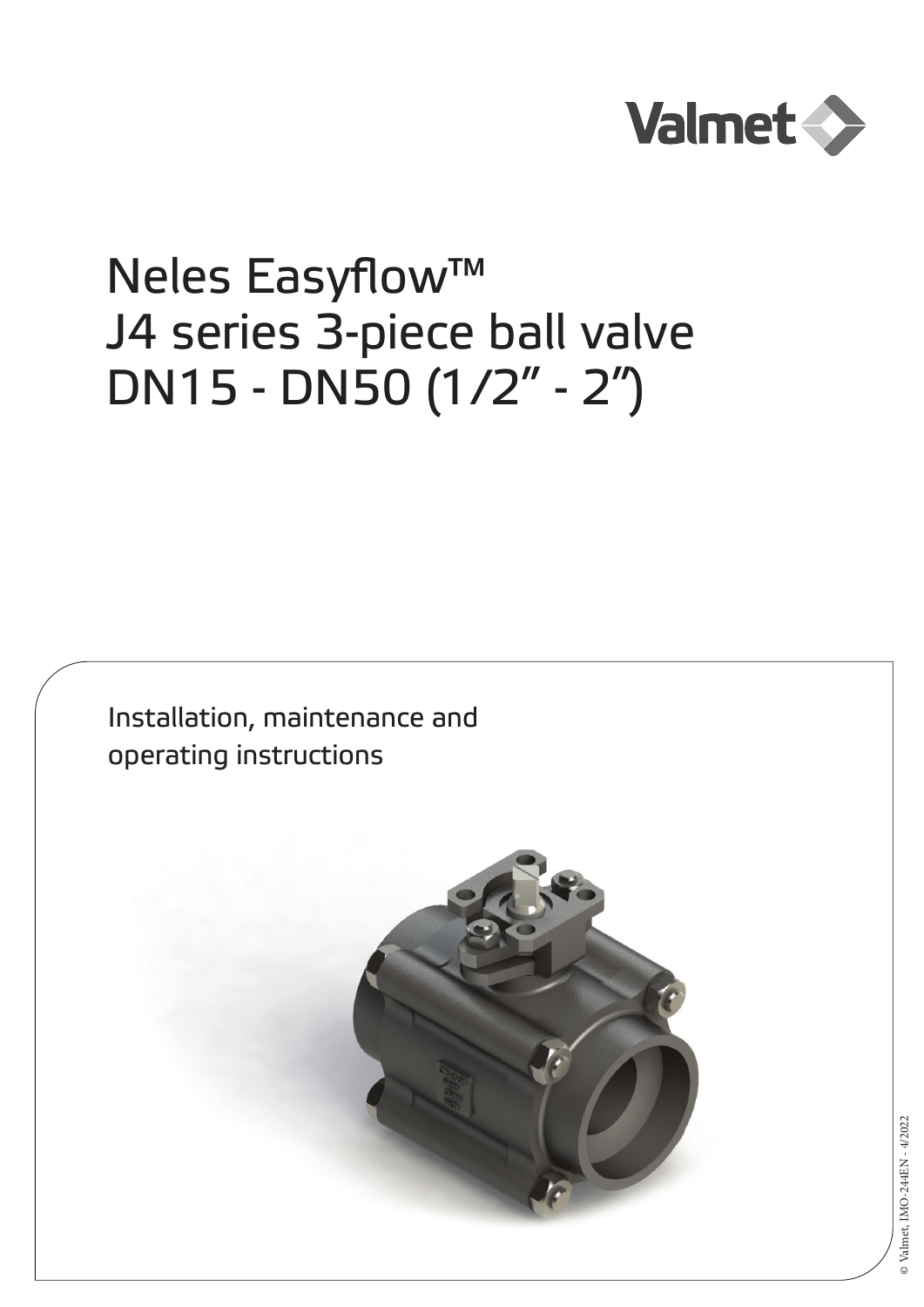# Table of contents

| <b>GENERAL</b>                              | 3 |
|---------------------------------------------|---|
| Scope of the Manual                         | 3 |
| Valve markings                              | 3 |
| <b>Safety Precautions</b>                   | 3 |
| <b>TRANSPORTATION</b><br><b>AND STORAGE</b> | 3 |
| <b>INSTALLATION</b>                         | 3 |
| General                                     | 3 |
| Installing in the Pipeline                  | 4 |
| Valve Insulation                            | 4 |
| Actuator                                    | 4 |
| Commissioning                               | 5 |
| <b>MAINTENANCE</b>                          | 5 |
| General                                     | 5 |
| <b>Actuated Valve</b>                       | 5 |
| Valve Disassembly                           | 5 |
| <b>Checking Parts</b>                       | 5 |
| Valve Assembly                              | 6 |
| Testing the Valve                           | 6 |

| <b>ACTUATOR</b><br><b>Actuator Mounting Instructions</b> |   |
|----------------------------------------------------------|---|
| <b>SERVICE / SPARE PART</b>                              | 7 |
| WELDING WARNING                                          |   |
| <b>EXPLODED VIEW</b>                                     | 8 |
| <b>TYPE CODE</b>                                         |   |

#### **READ THESE INSTRUCTIONS FIRST!**

These instructions provide information about safe handling and operation of the valve.

If you require additional assistance, please contact the manufacturer or manufacturer's representative.

### **SAVE THESE INSTRUCTIONS!**

Addresses and phone numbers are printed on the back cover.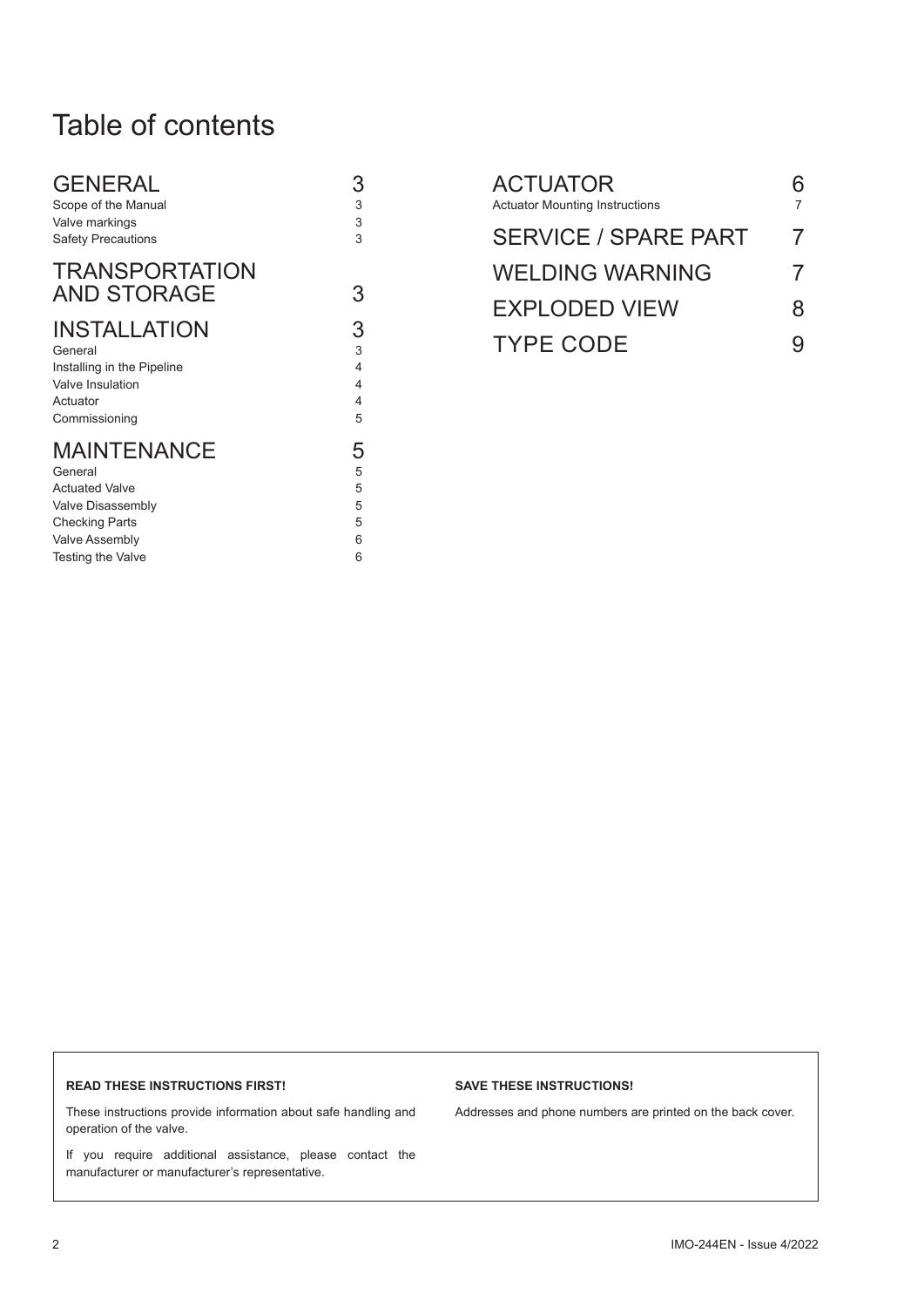# 1. GENERAL

### 1.1 SCOPE OF THE MANUAL

This instruction manual contains important information regarding the installation, operation and maintenance of Neles Easyflow™ J4 Series full or reduced bore 3-piece seat supported ball valves. Please read these instructions carefully and save them for future reference.

### **WARNING:**

THE USE OF THE VALVE IS APPLICATION SPECIFIC. BE SURE THAT THE VALVE IS SUITABLE FOR ITS INTENDED SERVICE. IF YOU HAVE ANY QUESTIONS CONCERNING THE USE, APPLICATION OR COMPATIBILITY OF THE VALVE WITH THE INTENDED SERVICE, CONTACT NELES FOR MORE INFORMATION.

### 1.2 VALVE MARKINGS

The valve has a name plate attached to the valve body or tied to the valve (for valves without flanges). The name plate markings identify the size, materials of construction, pressure rating, month and year of construction, and a unique manufacturing order number.

### 1.3 SAFETY PRECAUTIONS

### **WARNING:**

#### **DO NOT EXCEED THE VALVE PERFORMANCE LIMITATIONS!**

EXCEEDING THE PRESSURE OR TEMPERATURE LIMITATIONS MARKED ON THE VALVE LABEL PLATE MAY CAUSE DAMAGE AND LEAD TO UNCONTROLLED PRESSURE RELEASE. DAMAGE OR PERSONAL INJURY MAY RESULT.

#### **WARNING:**

#### **SEAT AND BODY RATINGS!**

THE PRACTICAL AND SAFE USE OF THIS PRODUCT IS DETERMINED BY BOTH THE SEAT AND BODY RATINGS. READ THE NAME PLATE AND CHECK BOTH RATINGS. SOME SEAT MATERIALS HAVE PRESSURE RATINGS THAT ARE LESS THAN THE BODY RATING. ALL OF THE BODY AND SEAT RATINGS ARE DEPENDENT ON VALVE TYPE AND SEAT MATERIAL. DO NOT EXCEED THESE RATINGS!

#### **WARNING:**

#### **BEWARE OF BALL MOVEMENT!**

KEEP HANDS, OTHER PARTS OF THE BODY, TOOLS AND OTHER OBJECTS OUT OF THE OPEN FLOW PORT. LEAVE NO FOREIGN OBJECTS INSIDE THE PIPELINE. WHEN THE VALVE IS ACTUATED, THE BALL FUNCTIONS AS A CUTTING DEVICE. DISCONNECT ANY PNEUMATIC SUPPLY LINES, ANY ELECTRICAL POWER SOURCES AND MAKE SURE SPRINGS IN SPRING-RETURN ACTUATORS ARE IN THE FULL EXTENDED/ RELAXED STATE BEFORE PERFORMING ANY VALVE MAINTENANCE. FAILURE TO DO THIS MAY RESULT IN DAMAGE OR PERSONAL INJURY!

### **WARNING:**

#### **WHEN HANDLING THE VALVE OR VALVE/ACTUATOR ASSEMBLY, TAKE ITS WEIGHT INTO ACCOUNT!**

NEVER LIFT THE VALVE OR VALVE/ACTUATOR ASSEMBLY BY THE ACTUATOR, POSITIONER, LIMIT SWITCH OR THEIR PIPING /BRACKETS. PLACE LIFTING DEVICES SECURELY AROUND THE VALVE BODY. FAILURE TO FOLLOW THESE INSTRUCTIONS MAY RESULT IN DAMAGE OR PERSONAL INJURY FROM FALLING PARTS (SEE **FIGURE 1**).



Figure 1. Lifting of the valve assembly

### 2. TRANSPORTATION AND STORAGE

Check the valve and the accompanying devices for any damage that may have occurred during transport.

Store the valve carefully. Store indoors in a cool, dry place.

Do not remove the flow port protectors until installing the valve.

Move the valve to its intended location just before installation.

If the valve(s) are to be stored for a long duration, follow the recommendations of IMO-S1.

### 3. INSTALLATION

### 3.1 GENERAL

Remove the flow port protectors and check that the valve is clean inside. Clean valve if necessary.

Flush the pipeline carefully before installing the valve. Foreign objects, such as sand or pieces of welding electrodes, will damage the ball and seats.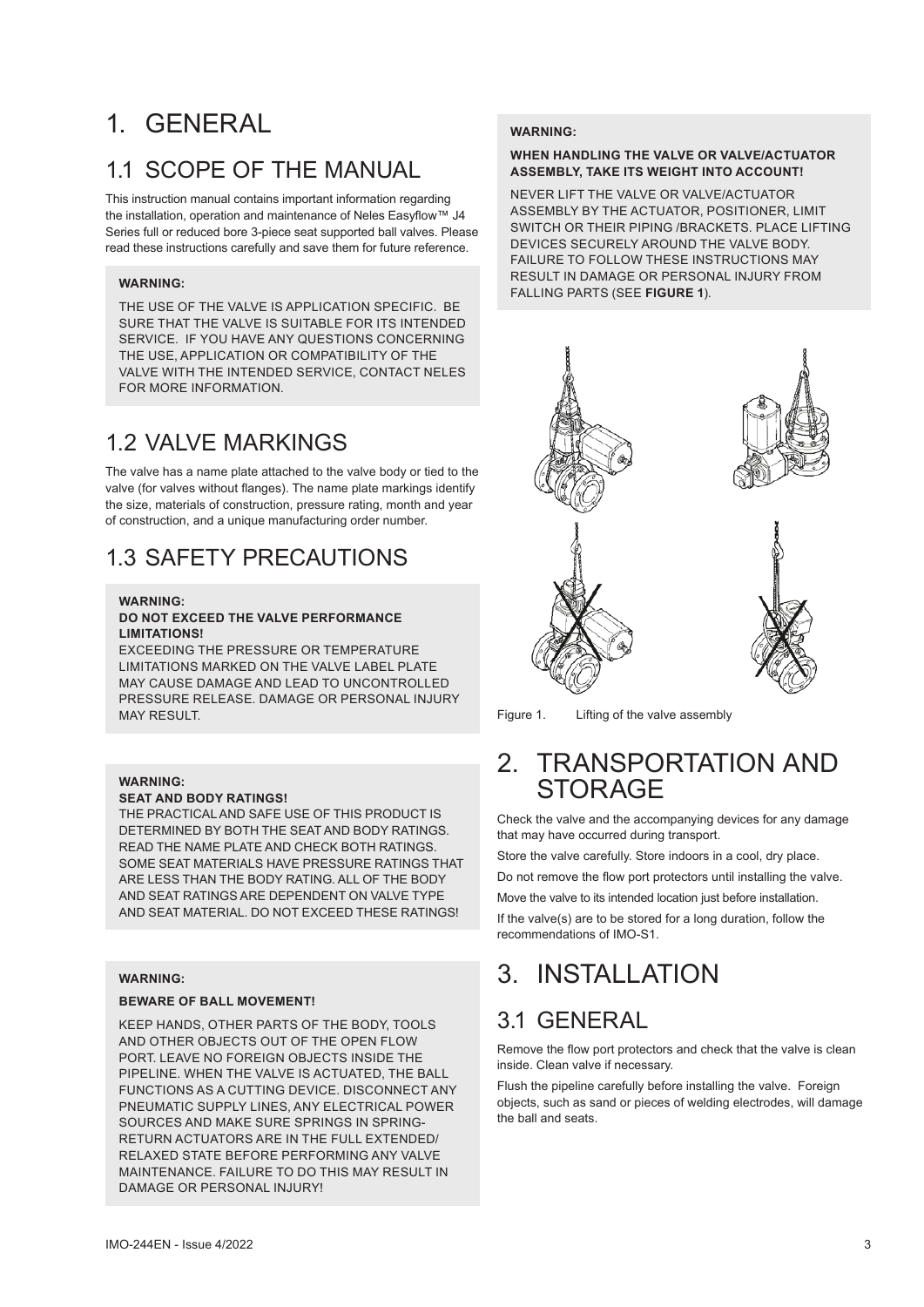### 3.2 INSTALLING IN THE PIPELINE

#### **WARNING:**

DO NOT ATTEMPT TO CORRECT PIPELINE MISALIGNMENT WITH THE VALVE!

The valve may be installed in any position and offers tight shut-off in either flow direction. When in a horizontal line, it is not recommended to install a valve with the stem on the underneath side as debris in the pipeline may enter the body cavity and damage the gland packing.

Refer to Section 4, **MAINTENANCE** for stem seal adjustment. If there is seepage past the stem seal upon installation, it means the valve may have been subject to wide temperature variations in shipment. Leak-tight performance will be restored by a simple stem seal adjustment described in the **MAINTENANCE** section.

### SCREWED END INSTALL ATION

### **WARNING:**

DO NOT USE HANDLE TO TIGHTEN VALVE ONTO THE PIPE. THE VALVE SHALL BE TIGHTENED ONTO THE PIPE WITH A WRENCH ON THE END CAP NEAREST THE PIPE. PIPE THREADS REQUIRE USE OF THREAD COMPOUND TO SEAL. USE THREAD COMPOUND THAT IS COMPATIBLE WITH THE APPLICATION, AND IN COMPLIANCE WITH APPLICABLE PIPING CODES AND STANDARDS. PLEASE CHECK THE TYPE OF VALVE THREAD END BEFORE APPLYING TORQUE (METRIC OR BSPT OR NPT).

Use standard piping practices to install valves with threaded end connections.

### WELD END INSTALL ATION

#### **WARNING:**

WELDING AND/OR GRINDING STAINLESS STEEL AND OTHER ALLOYS CONTAINING CHROMIUM METAL MAY CAUSE THE RELEASE OF HEXAVALENT CHROMIUM. HEXAVALENT CHROMIUM(VI) OR CR(VI), IS KNOWN TO CAUSE CANCER. BE SURE TO USE ALL APPROPRAITE PPE WHEN WELDING METALS CONTAINING CHROMIUM.

**NOTE:** A qualified welder must do the installation welding. The welder and welding procedure should be qualified in accordance with the ASME Boiler and Pressure Vessel Code Section IX or other applicable regulation.

**CAUTION:** To prevent damage to the seat and seals, do not allow the temperature of the seat and body seal area to exceed 94 °C (200 °F). It is recommended that thermal chalks be used to check the temperature in these areas during welding.

**CAUTION:** Ensure that any weld splatter does not fall onto the ball or seats. This may damage critical sealing surfaces and cause leaks.

The valve does not need to be disassembled before welding to the pipe. If the valve is disassembled, the body seals should be replaced.

Cycle the valve to the fully open position before welding.

Remove or protect the handle or actuator from weld splatter or arc strikes.

Before final welding, ensure a gap exists between the valve and end of the pipe in accordance with ASME welding standards. Tack weld the valve to the pipe in several locations and check for proper alignment with the pipe.

Weld by applying a 3 mm (1/8 inch) maximum weld bead per pass around each end. Use a temperature chalk and a wet cloth wrapped around the center section to prevent overheating.

For welds that require multiple passes to achieve final weld size, stop after each pass and carefully monitor the valve body temperature.

After welding, flush the pipeline with the valve in the fully open position to remove any weld splatter. Perform a visual inspection of the welds before next operation. Operate the valve 3 to 4 times to ensure proper operation of the valve.

### 3.3 VALVE INSULATION

Neles Easyflow ball valves do not require insulation. If desired, the valve may be insulated; however, the insulation must not continue above the upper level of the valve. See **Figure 2.**



Figure 2. Insulation of the valve

# 3.4 ACTUATOR

### **WARNING:**

WHEN INSTALLING THE ACTUATOR ON THE VALVE, MAKE SURE THAT THE VALVE ASSEMBLY FUNCTIONS PROPERLY. INFORMATION ON ACTUATOR INSTALLATION IS GIVEN IN SECTION 7 OR IN THE SEPARATE ACTUATOR INSTRUCTIONS.

The actuator should be installed in a manner that allows plenty of room for its removal.

The actuator must not touch the pipeline, tanks, walls, or other equipment because vibration may interfere with its operation. Please ensure the stored energy in the actuator is released before installing the actuator up on the valve.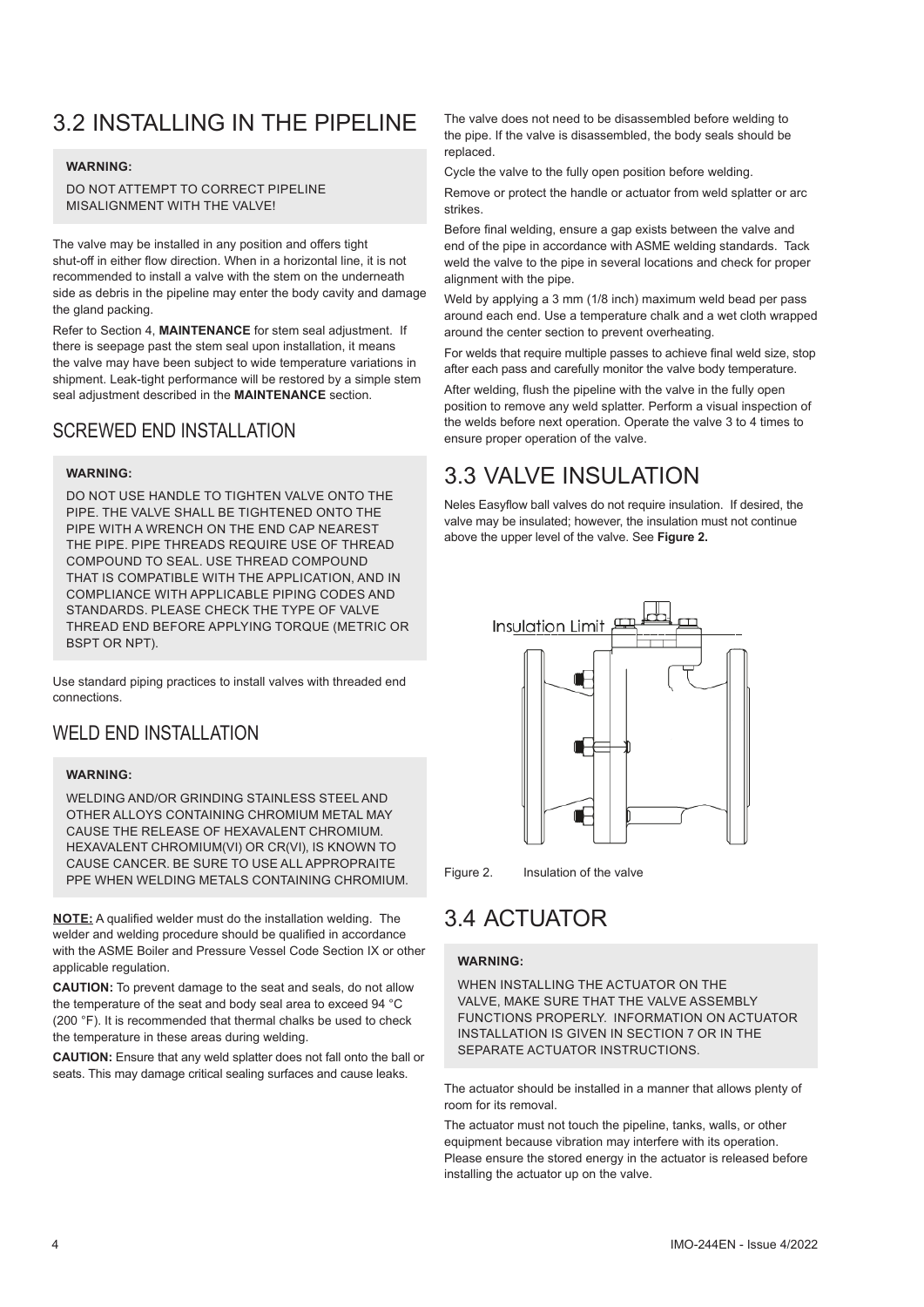### 3.5 COMMISSIONING

Ensure that there is no dirt or foreign objects left inside the valve or pipeline. Flush the pipeline carefully. Make sure that the valve is fully open when flushing.

Ensure that all nuts, fittings, and cables are properly fastened.

If so equipped, check that the actuator positioner and/ or switch(s) are correctly adjusted. Actuator adjustment is in Section 5. To adjust any accompanying device(s) refer to the separate control equipment instruction manuals.

# 4. MAINTENANCE

### 4.1 GENERAL

Although Neles Easyflow valves are designed to work under severe conditions, proper preventative maintenance can significantly help to prevent unplanned downtime and reduce the total cost of ownership. Neles recommends inspecting valves at least every five (5) years. The inspection and maintenance frequency depend on the actual application and process condition. Routine maintenance consists of tightening the gland flange bolts (item 16 in **exploded view**) periodically to compensate for stem seal wear.

Always loosen and tighten fasteners with the appropriate wrench to avoid damaging the valve, handle, linkage, actuator, fittings or flats.

Overhaul maintenance consists of replacing seats and seals. These parts may be obtained from Neles or an Authorized Neles Distributor.

#### **WARNING:**

FOR YOUR SAFETY, IT IS IMPORTANT THE FOLLOWING PRECAUTIONS BE TAKEN PRIOR TO REMOVAL OF THE VALVE FROM THE PIPELINE OR BEFORE ANY DISASSEMBLY:

- 1. BE SURE YOU KNOW WHAT FLUID IS IN THE PIPELINE. IF THERE IS ANY DOUBT, DOUBLE-CHECK WITH THE PROPER SUPERVISOR OR REFER RELEVANT APPROVED DOCUMENTS.
- 2. WEAR ANY PERSONAL PROTECTIVE EQUIPMENT (PROTECTIVE CLOTHING OR EQUIPMENT) REQUIRED WHEN WORKING WITH THE FLUID IS INVOLVED.
- 3. DEPRESSURIZE THE PIPELINE AND CYCLE THE VALVE AS FOLLOWS:
	- A. PLACE THE VALVE IN THE OPEN POSITION AND DRAIN THE PIPELINE.
	- B. CYCLE THE VALVE TO RELIEVE RESIDUAL PRESSURE IN THE BODY CAVITY BEFORE REMOVAL FROM THE PIPELINE
	- C. AFTER REMOVAL AND BEFORE DISASSEMBLY, CYCLE THE VALVE AGAIN SEVERAL TIMES.

# 4.2 ACTUATED VALVE

It is generally most convenient to detach the actuator and its auxiliary devices before removing the valve from the pipeline. If the valve package is small or if it is difficult to access, it may be more practical to remove the entire assembly.

**NOTE:** To ensure proper reassembly, observe the position of the actuator and positioner/limit switch with respect to the valve before detaching the actuator.

### **WARNING:**

ALWAYS DISCONNECT THE ACTUATOR FROM ITS POWER SOURCE, PNEUMATIC, HYDRAULIC OR ELECTRICAL, BEFORE ATTEMPTING TO REMOVE IT FROM THE VALVE!

#### **WARNING:**

DO NOT REMOVE A SPRING-RETURN ACTUATOR UNLESS A STOP-SCREW IS CARRYING THE SPRING **FORCE!** 

- 1. Detach the air supply, electrical supply, hydraulic supply and control signal cables or pipes from their connectors.
- 2. Remove the actuator mounting bracket screws.
- 3. Lift the actuator straight up in line with the valve stem until the connection between actuator drive and valve stem is completely disengaged.
- 4. Place actuator in a safe location to avoid damage or personal injury.

### 4.3 VALVE DISASSEMBLY

**NOTE:** It is good practice to replace all seats and seals any time a valve is disassembled.

**NOTE:** Always use original OEM parts to make sure that the valve functions properly.

Numbers in ( ) refer to items shown in the exploded view

- 1. Follow the steps in all the **WARNING** sections above before performing any work on the valve.
- 2. Open the valve.
- 3. Place the valve on a bench or other suitable working space.
- 4. Secure tank side flange to working surface to prevent movement during disassembly.
- 5. Remove body nuts (20).
- 6. Lift end pieces (2), body gaskets (18), seat retainers (17), and seats (4) from both ends of valve.
- 7. Close ball (3) by rotating stem (5) and lift ball (3) from body.
- 8. Remove gland nuts (16), gland flange (14), disc spring (13), stem retainer 2 (10), v-ring stem seal (9), stem retainer 1 (8), and stem seal (7). Use caution to prevent denting or scratching the sealing surface inside the packing bore.
- 9. Push stem (5) into valve body and carefully remove. Avoid denting or scratching the sealing surface on the stem.
- 10. Remove bottom stem washer (6) from the body.

### 4.4 CHECKING PARTS

- 1. Clean all disassembled parts.
- 2. Check the stem (5) and ball (3) for damage. Pay particular attention to the sealing areas.
- 3. Check all sealing and gasket surfaces on the body (1) and end piece (2).
- 4. Replace any damaged parts.
- 5. Replace any fastener where the threads are damaged or have been heated, stretched or corroded.
- 6. Replace any parts that have cracks, gouges or pits that will affect sealing.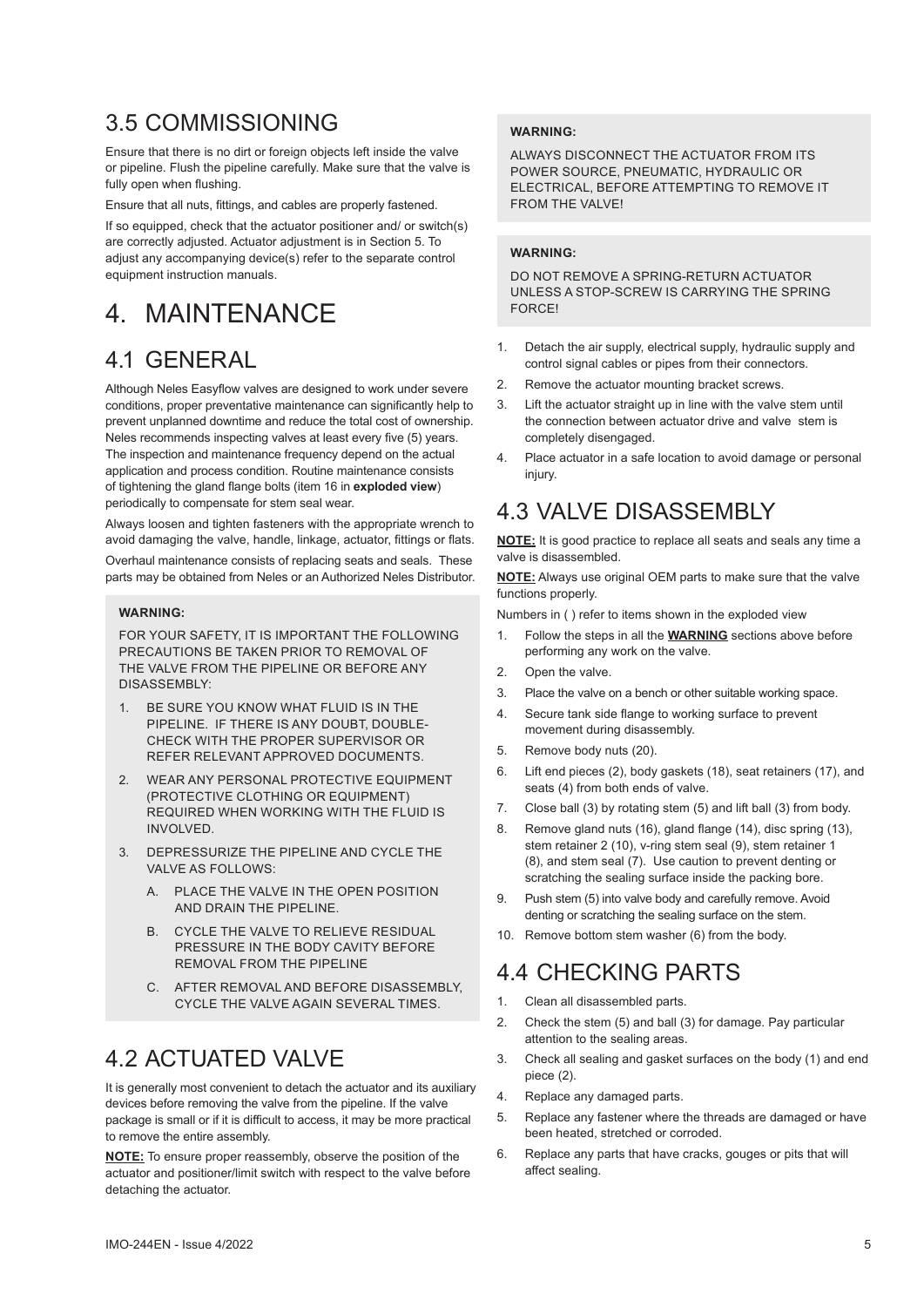**NOTE:** When ordering spare parts, always include the following information:

- a. Valve type code as per technical bulletin and model number from name plate,
- b. If the valve is serialized the serial number (stamped on the valve body or name plate) or applicable manufacturing order number,
- c. Spare part set number as per **Table 3**.

### 4.5 VALVE ASSEMBLY

Numbers in ( ) refer to items shown in the **Exploded view**. It is advisable to replace seats and seals if complete disassembly and reassembly become necessary.

- 1. Clean all valve components, if not previously done.
- 2. Inspect all components for damage before assembling the valve. Look for damage to the sealing areas on the ball, stem, and body.
- 3. With a brush, clean body studs (19) and gland stud (15) of foreign material such as paint, thread locker, grime and commodity. Inspect the threads for damage or defect with appropriate ring or plug gage. Repair any out-of-tolerance threads or replace in-kind.
- 4. Re-inspect all components for damage to the sealing areas, stem (5), body (1), and end piece (2). Replace any damaged parts.
- 5. Carefully clean and polish the ball (3) sealing surface: It should be free of all scratches and grooves.
- 6. If the ball is slightly damaged, it may be possible to smooth the sealing surface with crocus cloth or equivalent. If deep scratches are present, replace the ball.
- 7. Place stem washer (6) over stem (5) and gently press into place against shoulder on stem (5).
- 8. Insert the stem (5) into the body (1), being careful not to scratch the stem sealing surface; and press it gently up into the stem bore until resistance is felt from the stem washer (6).
- 9. Holding stem (5) in place from the bottom, insert stem seal (7), stem retainer 1 (8), v-ring stem seal (9), and stem retainer 2 (10) with both inner and outer o-rings (11) and (12).
- 10. Install disc springs (13) (see **Figure 3** for proper orientation), gland flange (14), and gland flange nuts (16).
- 11. Tighten gland nuts (16) evenly until stem seal (9) is compressed and then tighten an additional 1/4 turn. Visually inspect to ensure gland flange (14) is parallel with top of actuator mounting flange.



Figure 3. Proper Disc Spring Arrangement (uncompressed)

- 12. Rotate the stem (5) so the ball drive is in the closed position. Place the ball (3) into the body cavity by partially rotating and sliding the ball onto the stem (5). Make certain the stem is roughly in the middle of the ball slot.
- 13. Place the seats (4) and seat retainers (17) into the body (1) in the correct orientation so the proper surface contacts the ball.
- 14. Install the body gaskets (18) onto the end pieces (2).
- 15. Carefully place the end pieces (2) against the body (1) and loosely install the body studs (19) and nuts (20). Lightly lubricate stud threads and face of nut with anti-seize grease.

Tighten the body nuts in an alternating sequence across the body, gradually increasing the tightening torque in multiple steps to applicable torque from **Table 1.**

| Table 1                                |                       |                              |  |  |
|----------------------------------------|-----------------------|------------------------------|--|--|
| <b>Body Nut Tightening Torque, N.m</b> |                       |                              |  |  |
| Stud size                              | Carbon steel Grade B7 | Stainless steel Grade<br>B8M |  |  |
| 1/4 - 20 UNC                           | 15                    | 12                           |  |  |
| 5/16 - 18 UNC                          | 30                    | 25                           |  |  |
| $3/8 - 16$ UNC                         | 50                    | 40                           |  |  |
| $7/16 - 14$ UNC                        | 75                    | 65                           |  |  |
| 1/2 - 13 UNC                           | 120                   | 100                          |  |  |
| $9/16 - 12$ UNC                        | 160                   | 150                          |  |  |
| $5/8 - 11$ UNC                         | 230                   | 200                          |  |  |
| 3/4 - 10 UNC                           | 400                   | 370                          |  |  |
| $7/8 - 9$ UNC                          | 650                   | 500                          |  |  |

16. After fully tightening the stem seal and body joint flange, operate valve to verify smooth operation during opening and closing.

17. If the actuator was removed, reinstall and set the actuator stops as described in the **ACTUATOR MOUNTING INSTRUCTIONS** Section.

### 4.6 TESTING THE VALVE

#### **WARNING:**

WHEN PRESSURE TESTING, EXERCISE CAUTION AND MAKE SURE ALL EQUIPMENT USED IS IN GOOD WORKING CONDITION AND APPROPRIATE FOR THE INTENDED PRESSURE.

If the valve is to be tested prior to returning to service, make sure the test pressures are in accordance with an applicable standard.

When testing the valve for external tightness, keep the ball in the half open position.

If testing for seat tightness, please contact Neles for advice.

#### **WARNING:**

WHEN PERFORMING ANY TESTS, NEVER EXCEED THE MAXIMUM OPERATING PRESSURE OR MAXIMUM SHUT-OFF PRESSURE LISTED ON THE NAME PLATE.

# 5. ACTUATOR

### **WARNING:**

BEFORE INSTALLING THE VALVE AND ACTUATOR, BE SURE THAT THE INDICATOR POINTER ON TOP OF THE ACTUATOR IS CORRECTLY INDICATING THE VALVE POSITION. FAILURE TO ASSEMBLE THESE PRODUCTS TO INDICATE CORRECT VALVE POSITION COULD RESULT IN DAMAGE OR PERSONAL INJURY.

### **CAUTION:**

When installing or servicing a valve/ actuator assembly, the best practice is to remove the entire assembly from service.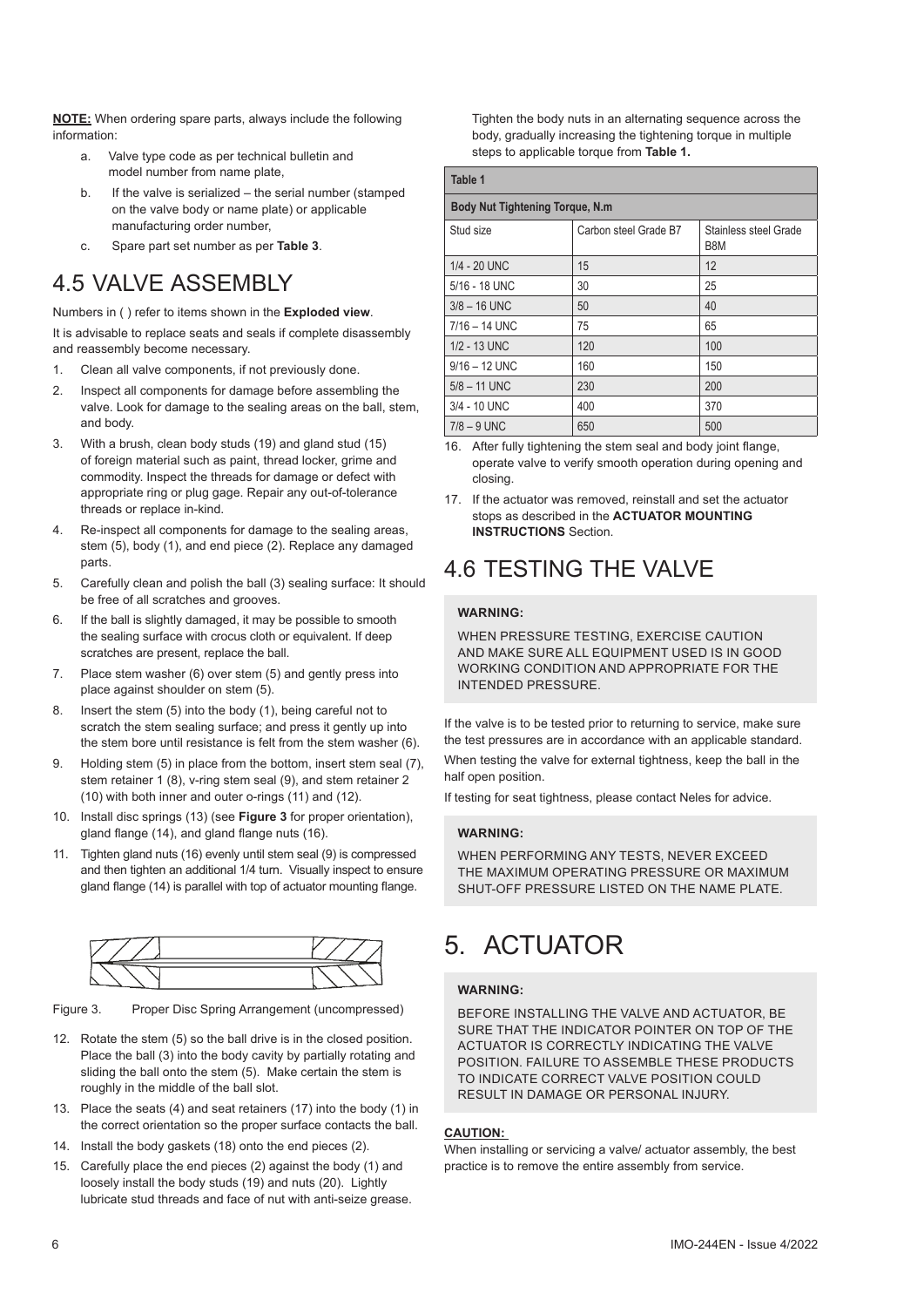### **CAUTION:**

An actuator should be remounted on the valve from which it was removed. The actuator must be checked and readjusted for proper open and close position each time it is remounted.

### **WARNING:**

THE VALVE BODY AND MOUNTING INTERFACE HAS BEEN DESIGNED TO SUPPORT THE WEIGHT AND OPERATION OF NELES ACTUATORS AND RECOMMENDED ACCESSORIES. USE OF THIS INTERFACE TO SUPPORT ADDITIONAL EQUIPMENT SUCH AS PEOPLE, LADDERS, ETC. MAY RESULT IN THE FAILURE OF THE VALVE OR ACTUATOR AND MAY CAUSE PERSONAL INJURY.

### **WARNING:**

### **BEWARE OF BALL MOVEMENT!**

KEEP HANDS, OTHER PARTS OF THE BODY, TOOLS AND OTHER OBJECTS OUT OF THE OPEN FLOW PORT. LEAVE NO FOREIGN OBJECTS INSIDE THE VALVE OR PIPELINE. WHEN THE VALVE IS OPERATED, THE BALL FUNCTIONS AS A CUTTING DEVICE.

### 5.1 ACTUATOR MOUNTING **INSTRUCTIONS**

- 1. When a spring-return actuator is being mounted, the valve should be in the closed position for spring-to-close operation or in the open position for the spring-to-open operation. When an electric or double-acting pneumatic actuator is being mounted, the valve position should correspond to the indicated actuator position.
- 2. Assemble actuator onto the valve, ensuring full engagement between the stem and actuator drive, and the actuator fully contacts the mounting face on the valve.
- 3. Tighten actuator mounting screws to the torque listed in **Table**  below.

### **CAUTION:**

Do not exceed the tightening torque. Applying excessive tightening torque can damage the threads in the actuator body.

| <b>TABLE 2</b>                    |                          |  |  |
|-----------------------------------|--------------------------|--|--|
| <b>Torque to Actuator bolting</b> |                          |  |  |
| <b>Bolt Size</b>                  | No Lubrication to Screws |  |  |
| mm                                | N.m                      |  |  |
| M <sub>6</sub>                    | 6.8                      |  |  |
| M <sub>8</sub>                    | 15                       |  |  |
| M10                               | 30                       |  |  |
| M12                               | 52                       |  |  |
| M16                               | 122                      |  |  |
| M20                               | 230                      |  |  |

<sup>4.</sup> Cycle actuator and verify proper ball position in both open and closed positions. Adjust the actuator travel stops as necessary.

# 6. SERVICE / SPARE PART

We recommend that valves be directed to Neles service centers for maintenance. The service centers are equipped to provide rapid turn-around at a reasonable cost and offer warranty for reconditioning based on condition of each valve.

**NOTE:** When sending goods to the service center for repair, do not disassemble them. Clean the valve carefully and flush the valve internals. Include the material safety datasheet(s) (MSDS) for all media flowing through the valve. Valves sent to the service center without MSDS datasheet(s) will not be accepted.

For further information on spare parts and service or assistance visit our web-site at **www.neles.com/products**.

**NOTE:** When ordering spare parts, always include the following information:

- a. Valve type code as per technical bulletin and model number from name plate,
- b. If the valve is serialized the serial number (stamped on the valve body or name plate) or applicable manufacturing order number,

| *Sign.1       | Sign.2         | Sign.3                               | *Sign.4                    | #Sign.5                  | Spare part<br>sets |
|---------------|----------------|--------------------------------------|----------------------------|--------------------------|--------------------|
| Valve<br>size | <b>Series</b>  | <b>Seat</b><br>and seal<br>materials | <b>O-Ring</b><br>material  | <b>Flow</b><br>bore      | <b>Type codes</b>  |
| 15            | J <sub>4</sub> | ZG                                   | 53                         | <b>NA</b>                | 15 J4ZG53          |
| 20            |                |                                      |                            | <b>NA</b>                | 20 J4ZG53          |
| 25            |                | (TFM™<br>1600/                       | (Fluoroelastomer<br>- FKM) | <b>NA</b>                | 25 J4ZG53          |
| 32            |                | Graphite)                            |                            | <b>NA</b>                | 32 J4ZG53          |
| 40            |                |                                      |                            | $A =$<br>Reduced<br>bore | 40 J4ZG53<br>A     |
|               |                |                                      |                            | $B =$<br>Full bore       | 40 J4ZG53<br>B     |
| 50            |                |                                      |                            | $A =$<br>Reduced<br>bore | 50 J4ZG53<br>A     |
|               |                |                                      |                            | $B =$<br>Full bore       | 50 J4ZG53<br>B     |

c. Spare part set number as per **Table 3**.

\* leave space after Sign.1 and Sign.4

NA – Not applicable (both full bore and reduced bore have same spare part set). # Sign.5 suffix A and B applicable for DN 40 and DN 50 valve sizes e.g. 25 J4ZG53, 40 J4ZG53 B, etc.

# 7. WELDING WARNING

### **WARNING:**

WELDING AND/OR GRINDING OF STAINLESS STEEL AND OTHER ALLOY STEELS CONTAINING CHROMIUM METAL MAY CAUSE THE RELEASE HEXAVALENT CHROMIUM. HEXAVALENT CHROMIUM, CHROMIUM(VI) OR CR(VI), IS KNOWN TO CAUSE CANCER. BE SURE TO USE ALL APPROPRIATE PPE WHEN WELDING METALS CONTAINING CHROMIUM. IF YOU HAVE ANY QUESTIONS CONSULT YOUR SUPERVISOR.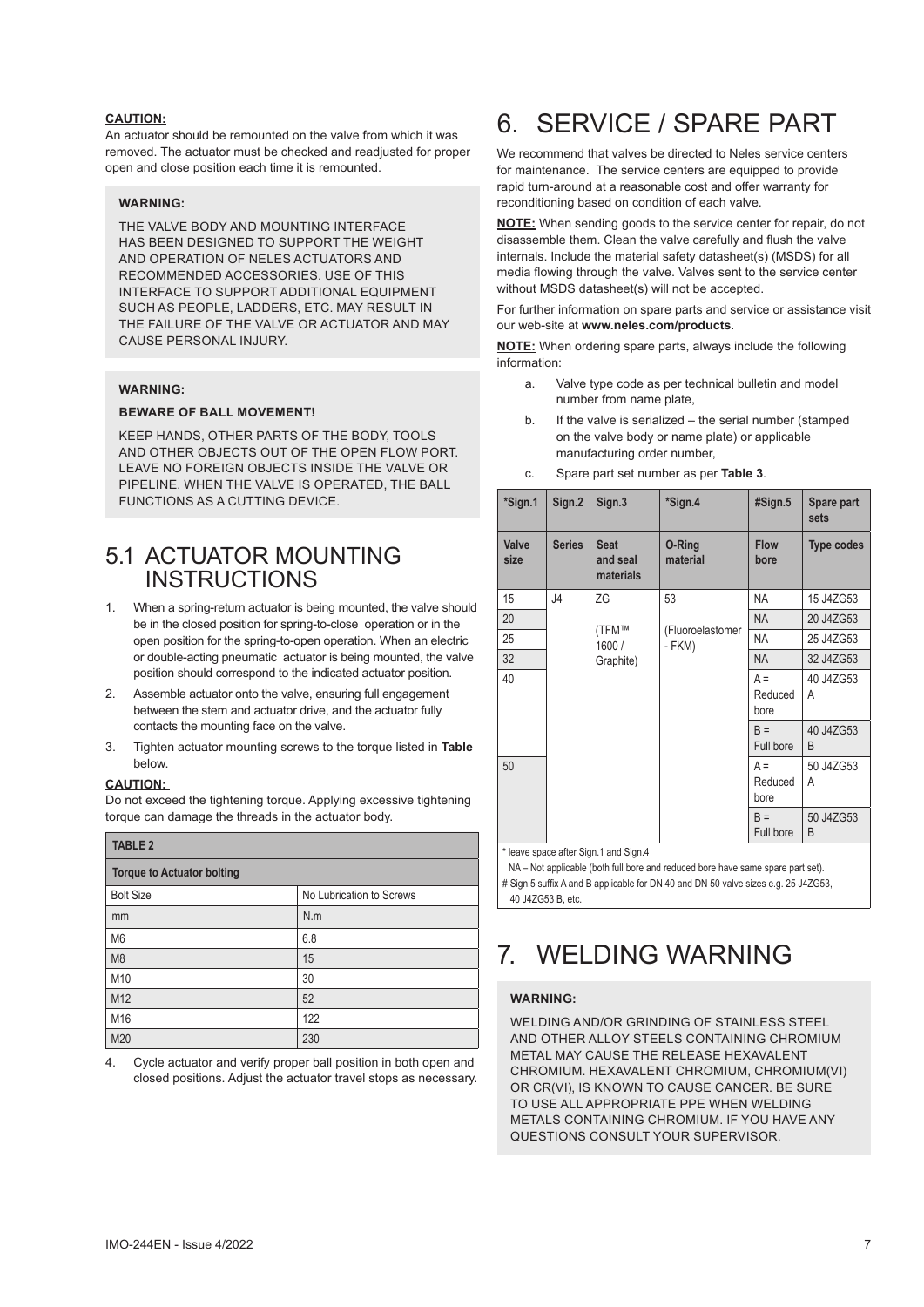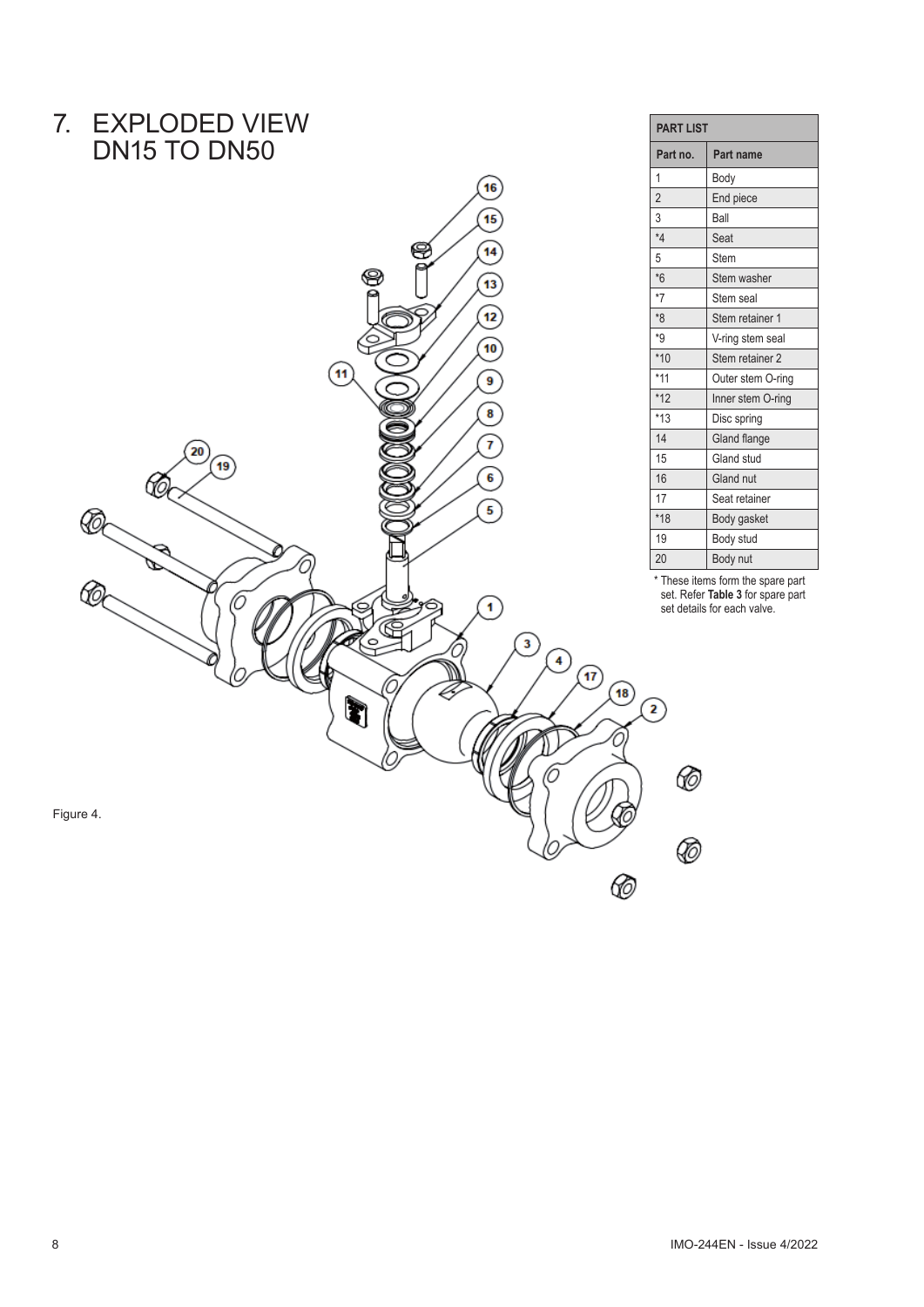# 8. TYPE CODE

### *NELES EASYFLOW* J4 3-PIECE SEAT SUPPORTED BALL VALVE

|  |  |  |  | 50   J4   B   N   22   36   36   ZG   53 |  |
|--|--|--|--|------------------------------------------|--|

| 1. | Size, DN (NPS ref.) |
|----|---------------------|
| 15 | 15(1/2)             |
| 20 | 20(3/4)             |
| 25 | 25(1)               |
| 32 | 32(11/4)            |
| 40 | 40 (1 1/2)          |
| 50 | 50(2)               |

| 6. | <b>Ball material</b> |
|----|----------------------|
| 36 | 316 Stainless steel  |
|    |                      |
|    |                      |
| 7. | <b>Stem material</b> |
| 36 | 316 Stainless steel  |

|    | Seat and seal materials        |
|----|--------------------------------|
| ΖG | TFM™ 1600 / Graphite           |
| VG | Devlon <sup>®</sup> / Graphite |

**9. O-Ring material** 53 Fluoroelastomer (FKM)

Q Cavity filler seat

| v. | Flow bore    |
|----|--------------|
| A  | Reduced bore |
| B  | Full bore    |

| 10. | <b>Options</b>         |
|-----|------------------------|
|     | Blank, standard option |

|   | <b>End connection</b>                      |
|---|--------------------------------------------|
| Ν | <b>NPT</b>                                 |
| R | <b>BSP</b>                                 |
| S | Socket weld end                            |
|   | Butt weld end Sch. 40 or 40S as applicable |

| IJ. | <b>Body material</b>    |
|-----|-------------------------|
| າາ  | Carbon steel (WCB)      |
| 36  | Stainless steel (CF8M)* |

\* End pieces are dual certified with CF3M for weld end valves

TFM™ is a trademark of Dyneon, a 3M Company

Devlon® is a registered trademark of James Walker Sealing Products & Services Ltd

#### **NOTE:**

As the use of the valve is application specific, a number of factors should be taken into account when selecting a valve for a given application.

Therefore, some of the applications in which the valves are used are outside the scope of this document.

If you have any questions concerning the use, application or compatibility of the valve with the intended service, contact nearest Neles sales office for more information.